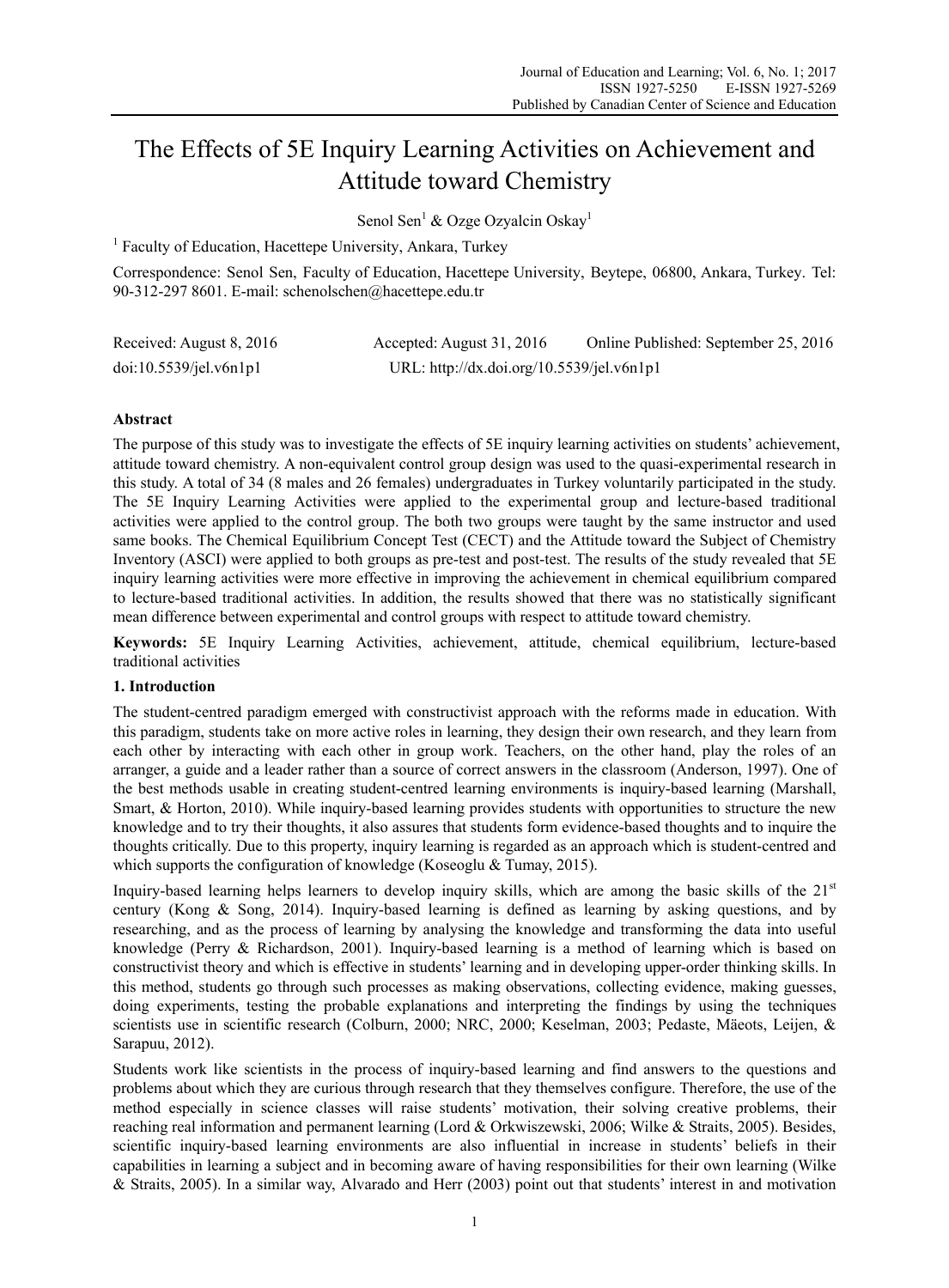for the course increases, their conceptual understanding deepens, and thus they can set up associations between their present knowledge with their participation in inquiry-based learning environments.

It is pointed out that there are three types of inquiry-based learning as structured, guided, and open inquiry (Colburn, 2000). This study uses the method of guided inquiry. Guided inquiry is a method in which teachers act as guides with their questions, students plan their own questions and processes, and they form new concepts by associating with previous knowledge (Colburn, 2000); because on examining constructivist approach, a comparison of the types of inquiry learning shows that guided inquiry learning is more compatible with constructivist learning and that it produces more effective learning outputs than the other types of inquiry learning (Brown & Campione, 1994; cited in Koseoglu & Tumay, 2015; Minner, Levy, & Century, 2010; cited in Koseoglu & Tumay, 2015).

One of the models used in implementing inquiry-based learning in science classes is the 5E Model. The 5E learning model assures that students are active in classes, they have the opportunity to research and analyse, and that they reach knowledge by creating discussion environments and by continuously inquiring (Gunduz Bahadir, 2012). 5E learning cycles model is composed of five inquiry stages. The sages are: engagement, exploration, explanation, elaboration and evaluation. The first stage of the 5E learning model—the stage of engagement—is the most important stage of the model. At the stage of checking prior knowledge and arousing curiosity the knowledge that students acquired in the previous years is brought to light. At the stage of exploration students are active and they find probable answers to the questions they are curious about by researching and inquiring. At the stage of explanation teachers have a big job. They ask students questions to teach the concepts formed at the previous two stages, they associate the subjects of chemistry with real life, and they try to eliminate students' misconceptions by detecting them and by making explanations. At the stage of elaboration students have the opportunity to adapt their knowledge into new situations and to use it in real life. The final stage is the stage of evaluation. At this stage, whether or not the gains targeted at the beginning of the course have been obtained or to what extent the gains have been obtained is found by using different complementary measurement and evaluation techniques. This stage is important in two ways. It assures that students exhibit their learning status and development and receive feedback. And it also assures that teachers see the extent to which students have developed and they have attained the goals of teaching. Evaluation is made not only at the end of the course but in the whole process (Bybee et al., 2006; Ozturk, 2013; Wilder & Shuttleworth, 2005).

Students do a mental activity to solve a number of problems in the process where the 5E learning cycles model—which is based on inquiry—is used. Working in pairs or in groups of three, students ask questions, and they share their opinions in response to explanations offered as answers to the questions. Students' answers to open-ended questions help to uncover their misconceptions. Recording the data gathered for the whole class by using all facilities of technology with experiments and observations assures that students make a comparison of their data with others' by going through a mental process and that they inquire the aspects that their data agree and disagree with others' data. Thus, students' scientific process skills begin to develop. Besides, it also becomes possible for students to use the materials they are familiar with—that is to say, to associate their new experiences with their previous experiences and to structure the knowledge (Colburn, 2007).

Students acquire not only science subjects but also such skills as logical thinking, asking questions, researching the answers and solving daily problems in science classes taught through inquiry-based learning (Germann, 1994). This study also uses the guided inquiry learning method to enable students to learn the factors affecting the chemical equilibrium because, by using students' process of knowledge acquisition and their problem solving skills, inquiry-based learning aims to make students research knowledge within life and to develop skills and attitudes enabling them to generalise the knowledge (Wilder & Shuttleworth, 2005). Students should also be given opportunities to design research, form hypotheses, interpret the results, and to create their own knowledge and comprehension (Roth & Roychoudhury, 1994). A number of studies have shown that inquiry-based learning facilitates students' understanding of the concept of the nature of science, contributes to the development of scientific process skills and to an increase in their attitudes towards and achievement in science courses; and those studies point out that it is the best method in science education (Backus, 2005; Coll, Dalgety, & Salter, 2002; Deters, 2005; Ertepinar & Geban, 1996; Gibson & Chase, 2002; Holloway, 2015; Khan, Hussain, Ali, Majoka, & Ramzan, 2011; Khishfe & Abd‐El‐Khalick, 2002; Lord & Orkwiszewski, 2006; Ryder, Leach, & Driver, 1999; Sandoval, 2003; Saunders & Shepardson, 1987). Therefore, it was aimed to investigate the effects of 5E inquiry learning activities on students' achievement and attitudes toward chemistry in this study.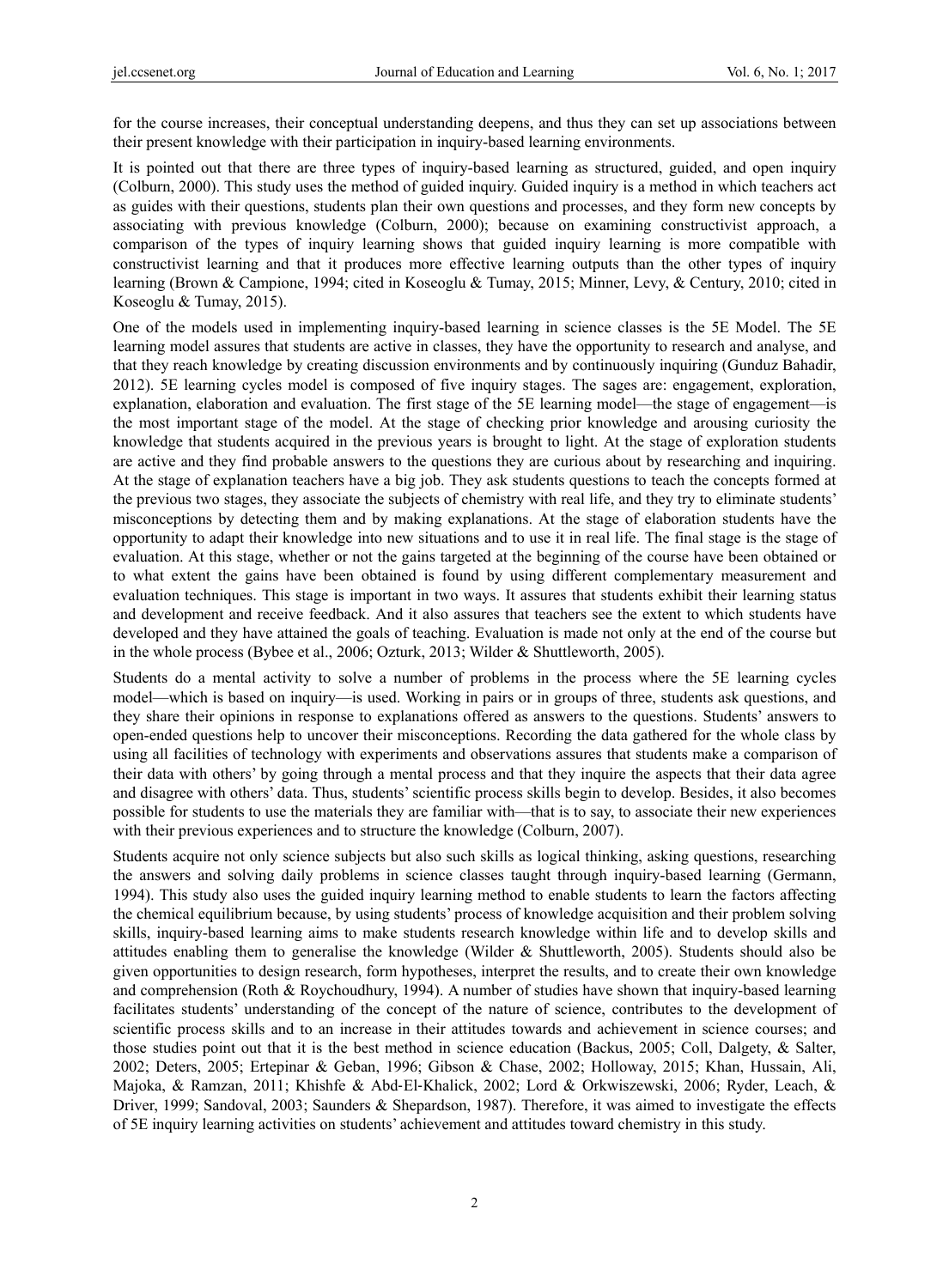# **2. Method**

# *2.1 Research Design*

This study employs non-equivalent control group design. Participants are not assigned into groups randomly in this design. One of the groups present is set as the experimental group, and the other as the control group (Gay, Mills, & Airasian, 2012).

# *2.2 Study Group*

A total of 34 undergraduate students in total participated in the research. The study was conducted in 2015-2016 academic year with students attending a state university in Turkey. 6 of the participants were male whereas 28 of them were female. Two classes were included in the research, and one of them was set as the experimental group  $(n = 18)$ , and the other as the control group  $(n = 16)$  randomly. Convenience sampling—one of the non-random sampling methods—was used in this research.

## *2.3 Data Collection Tools*

# 2.3.1 Chemical Equilibrium Concept Test (CECT)

Chemical Equilibrium Concept Test (CECT) developed by the researchers was used in order to determine students' conceptual achievement in chemical equilibrium as pre-test prior to the application and as post-test after the application. 16 multiple choice questions containing two stages were prepared about the factors influencing chemical equilibrium in the process of test development. Expert opinion was obtained from two chemistry lecturers so as to attain content validity. The required modifications were made in accordance with expert' recommendations and after reliability analyses, item discrimination and item difficulty indices. In consequence, Cronbach Alpha internal coefficient was calculated as .73 for 16-question CECT test. For each stage of the questions, the correct answers given by students were coded as "1", and incorrect answers as "0". If students answered one of the stages correctly and the other incorrectly, again they received "0" for their incorrect answer.

## 2.3.2 Attitude toward the Subject of Chemistry Inventory (ASCI)

Attitudes toward the Subject of Chemistry Inventory (ASCI) was developed by Bauer (2008) so as to evaluate attitudes toward Chemistry course, and was adapted into Turkish by Sen, Yilmaz and Temel (2016). ASCI containing 8 items is composed of two sub-parts labelled as cognitive (items 1, 2, 3 and 6), and as affective (items 4, 5, 7 and 8).

## *2.4 Treatment*

The study continued for 5 weeks in total. The classes were taught in 3 hours a week in both the experimental and the control groups. The pre-tests were administered to both groups in the first week and the post-tests were administered to both groups in the final week. What had been learnt in the previous class was revised in the first five minutes at the beginning of each lesson, and thus, students' prior knowledge was brought to light. At the end of the lessons, evaluation was made on what students had learnt.

## 2.4.1 Experimental Group: 5E Inquiry Based Learning

Although different methods of teaching were developed to implement inquiry-based learning, science educators usually prefer the 5E instructional model (Bybee, 1997). Therefore, the 5E instructional model—a modification of learning cycle—was used for inquiry-based science teaching in this study (Bybee, 1997; Bybee et al., 2006). Students worked in pairs or in groups of three in this process. At the first stage—the stage of engagement—of the 5E inquiry learning, students generated questions for scientific researches and problems in accordance with the goals of the course. In this process, the instructor led students by helping them to generate questions. Then, at the stage of exploration, students did research in relation to the answers to the questions they had generated at the previous (engagement) stage. While the students worked in cooperation with hands on, minds on activities, the instructor participated in the process as the facilitator. Thus, it was made sure that the students observed the factors affecting chemical equilibrium by doing experiments and that they collected data. In this process, the instructor led them by asking questions. The students were encouraged to collect data from different sources. In consequence, the students collected various data and created a model for themselves. At the explanation stage of the 5E model, the students associated their explanations for the concepts based on the individual and group activities with scientific knowledge. They were asked to explain the concepts in their own words in this process. In corrections and explanations made by the instructor, students' experiences were taken into consideration, and it was assured that the students structured the concepts. In addition to that, efforts were made to eliminate the students' misconceptions. At the stage of elaboration, the students were given opportunities to apply the learnt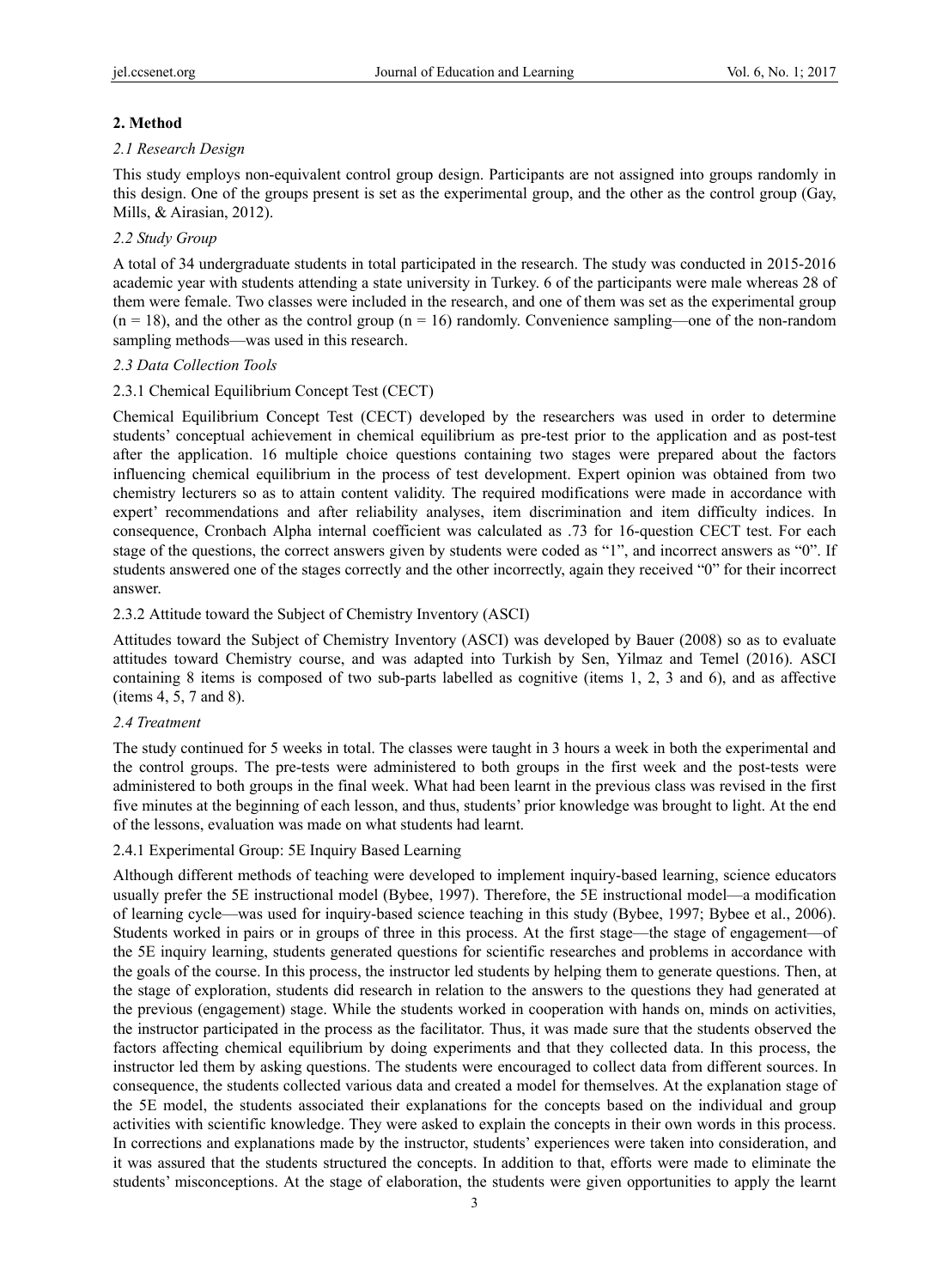knowledge and concepts to different situations, and they were asked to explain the new experiences they had. Here especially, the students analysed the factors affecting chemical equilibrium with different reactions. Besides, the students observed the differentiation with the same reaction by changing the factors affecting a reaction in the experiments they did. They associated the data they obtained through these observations with the questions they asked at the stage of engagement, and thus they formed a general framework for the newly learnt knowledge. The 5E evaluation stage is the stage where students evaluate what they have learnt in accordance with the goals of the course. Yet, the evaluation was not made at the end of the process only. It was made at every stage of the 5E model. In this process, it was observed by the instructor that the students applied the new knowledge, concepts and skills to the subject of solubility equilibrium. Moreover, the students also made evaluations about themselves and about the process in the report they prepared at the end of the experiments (Goldston, Dantzler, Day, & Webb, 2013; Wilder & Shuttleworth, 2005).

## 2.4.2 Control Group: Traditional Teaching Method

The same instructor taught the lessons to the experimental and the control groups. The same course book was used in both groups. The factors affecting chemical equilibrium was taught through lecture-based traditional activities. Lecture and questioning methods were used in classes. Prior to each lesson, the students studied the subject. The whole of the classroom environment and the learning process were configured by the instructor. The instructor made the students take notes, explained the necessary concepts by writing on the board, and the questions on the factors affecting the chemical equilibrium were answered in writing.

#### **3. Results**

Independent t-test was used in finding whether or not there were any significant differences between students' pre-test scores for CECT and ASCI administered prior to teaching with 5E Inquiry Learning Activities. Yet, the assumptions such as the independence of observations and normality assumptions were examined prior to the t-test. The skewness and kurtosis values were calculated for normal distribution. Following the analyses, it was found that the skewness and kurtosis values remained in the +2 and -2 interval, and it was regarded that the data had normal distribution (George & Mallery, 2003). Having found that the t-test assumptions were satisfied, the independent samples t-test results were checked and it was found that equal variances assumption was met *p* > .05. On examining the differences between the groups, it was found that there were no significant differences between the experimental group and the control group in terms of their achievement ( $M_{Exp}$  = 5.5, *SD* = 2.94;  $M_{Cont.} = 5.06$ ,  $SD = 2.79$ ;  $t(32) = .44$ ,  $p = .66$ , two-tailed) and affective attitudes scores ( $M_{Exp.} = 18.67$ ,  $SD = 3.55$ ;  $M_{Cont.} = 17.63$ ,  $SD = 3.20$ ;  $t(32) = .894$ ,  $p = .378$ , two-tailed), but it was found that there were significant differences between students' cognitive scores  $(M_{Exp.} = 14.33, SD = 3.66; M_{Cont.} = 17.38, SD = 4.57; t (32) =$  $-2.15$ ,  $p = .039$ , two-tailed). For this reason, gain scores (posttest-pretest) were used in order to determine the effects of 5E inquiry learning activities on students' cognitive attitudes.

Whether or not there were any significant differences between the experimental group and the control group students' posttest, affective attitudes posttest and cognitive attitudes gain scores were analysed with independent samples t-test. Consequently, it was found that equal variances assumption was satisfied. It was found in consequence that there were significant differences between the experimental group and the control group achievement ( $M_{Exp.} = 10.72$ ,  $SD = 2.78$ ;  $M_{Cont.} = 7.31$ ,  $SD = 2.68$ ;  $t(32) = 3.63$ ,  $p = .001$ , two-tailed). The magnitude of the differences in the means (mean difference  $= 3.41$ , 95% *CI*: 1.50 to 5.32) was very large (etasquared = .29). However, it was found that there were no significant differences between the students' cognitive gain scores ( $M_{Exp} = 1.11$ ,  $SD = 2.81$ ;  $M_{Cont} = 2.19$ ,  $SD = 4.28$ ;  $t(32) = -.877$ ,  $p = .387$ , two-tailed) and their affective attitude ( $M_{Exp.} = 17.56$ ,  $SD = 4.19$ ;  $M_{Cont.} = 17.19$ ,  $SD = 4.05$ ;  $t(32) = .260$ ,  $p = .797$ , two-tailed) scores (see Table 1).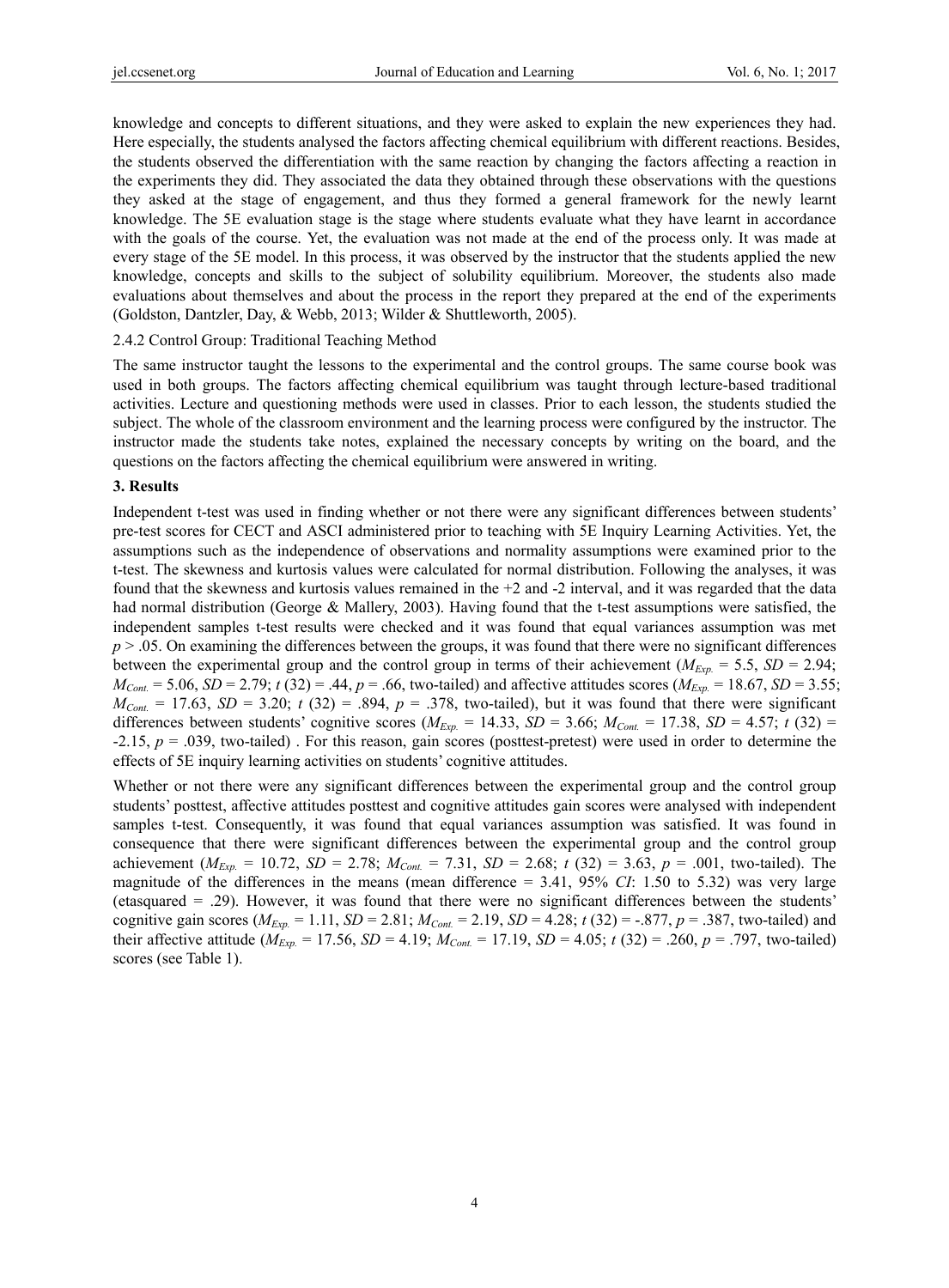|                          |                               | Levene's Test for Equality of<br>Variances |      | t-test for Equality of Means |       |                      |                    |                                                 |       |  |
|--------------------------|-------------------------------|--------------------------------------------|------|------------------------------|-------|----------------------|--------------------|-------------------------------------------------|-------|--|
|                          |                               |                                            | Sig. | t                            | df    | Sig.<br>$(2-tailed)$ | Mean<br>Difference | 95% Confidence<br>Interval of the<br>Difference |       |  |
|                          |                               | $\rm F$                                    |      |                              |       |                      |                    |                                                 |       |  |
|                          |                               |                                            |      |                              |       |                      |                    | Upper                                           | Lower |  |
| <b>CECT</b><br>Post-test | Equal<br>variances<br>assumed | .14                                        | .71  | 3.63                         | 32.00 | .00.                 | 3.41               | 1.50                                            | 5.32  |  |
| Cognitive<br>Gain Scores | Equal<br>variances<br>assumed | 1.13                                       | .30  | $-.88$                       | 32    | .39                  | $-1.08$            | $-3.58$                                         | 1.42  |  |
| Affective<br>Post-test   | Equal<br>variances<br>assumed | .63                                        | .43  | .26                          | 32    | .80                  | 0.37               | $-2.52$                                         | 3.26  |  |

#### Table 1. The results of independent samples t-test

#### **4. Discussion**

This study analysed the effects of 5E Inquiry Learning Activities on undergraduate students' achievement and on their attitudes towards Chemistry course by using non-equivalent control group design. 34 university students in total were included in the research. In this research the lessons were taught through 5E inquiry learning activities in the experimental group whereas they were taught through leacture-based traditional activities in the control group. The data were then analysed through independent samples t-test. According to the results obtained, it was found that the achievement of undergraduate students in the experimental group was higher than that of undergraduate students in the control group in terms of factors affecting chemical equilibrium. This finding obtained through experimental procedures is parallel to the ones obtained in previously conducted studies (Aho, Huopio, & Huttunen, 1993; Basaga, Geban, & Tekkaya, 1994; Chang & Mao, 1998; Çelik & Çavaş, 2012; Nwagbo, 2006). It was found in Hwang, Wu, Zhuang and Huang (2013) that the experimental group students learning through inquiry-based mobile learning were more successful and had less cognitive load than the control group students learning in traditional teaching methods. Koksal and Berberoğlu (2014) found that guided-inquiry learning increased students' understanding of science concepts and their inquiry skills when compared to traditional teaching method. Additionally, at the end of the application, the researchers also found that the experimental group students' attitudes towards science were higher than those of control group students. It was found in Sen (2015) that process-oriented guided inquiry learning method increased high school students' achievement in electrochemistry course in contrast to traditional teaching method. The researcher's interviews with the students demonstrated that the majority of the students liked the method and that the method motivated them in positive ways.

Another finding obtained from this research was about students' attitudes towards chemistry course. As different from the findings obtained in many studies in the literature, this study found that there were no significant differences between the experimental group and the control group students' cognitive and affective attitudes. Similar results were obtained in studies concerning the effects of learning cycles model on students' attitudes (Gonen, Kocakaya, & Inan, 2006; Koseoglu & Tumay, 2010; Nuhoglu & Yalcin, 2006). One of the reasons for this result could be the fact that the application was done in a very short time—in five weeks. Apart from that, the restricting the study to only the factors affecting chemical equilibrium did not cause a change in students' attitudes towards chemistry course. Another reason for the result could be the negative views held by some students' in relation to 5E inquiry learning activities. In this way, students can resist against the new experiences with which they are not pleased (Felder, 1997). Yet, in many studies in the literature, it was found that inquiry-based learning developed students' attitudes in positive ways (Chin & Kayalvizhi, 2005; Çelik & Çavaş, 2012; Gibson & Chase, 2002; Koksal & Berberoglu, 2014; Tatar & Kuru, 2009). It was also found in Tatar and Kuru (2009) that students' attitudes in inquiry-based science classes were significantly higher than the ones in teacher-centered science classes. In Gibson and Chase (2002), on the other hand, the students participating in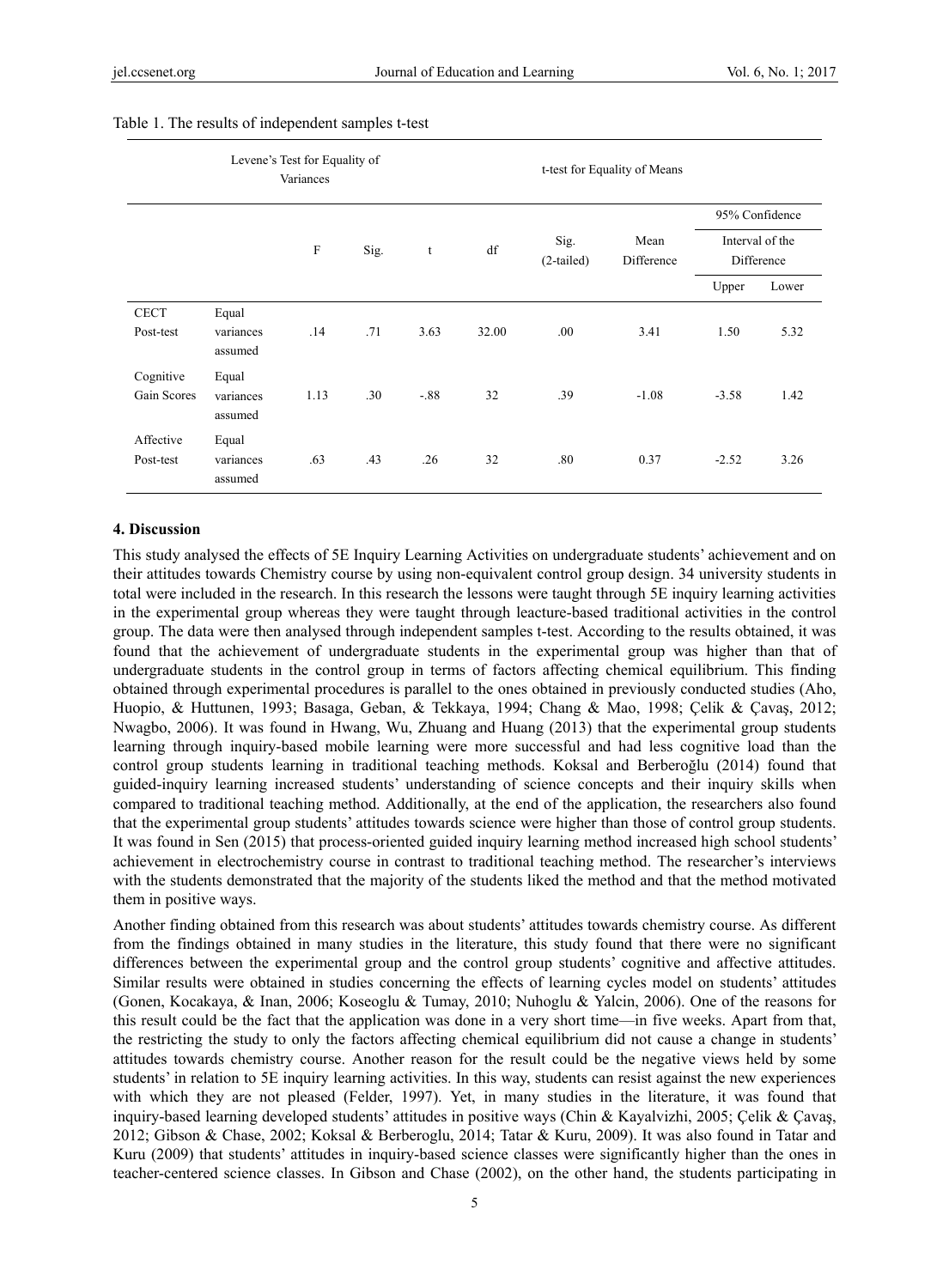inquiry-based science camp stated that they liked the activities in the summer camp, that the science concepts which they learnt by researching increased their interest in science and created a positive atmosphere for learning. Cheng, Yang, Chang and Kuo (2016) pointed out that the 5E mobile inquiry learning approach increased the learning motivation of the university students in the experimental group. Çelik and Çavaş (2012) researched the effects of inquiry-based learning on primary school students' academic achievement, on their scientific process skills and on their attitudes towards science course in terms of the subjects of reproduction, growth and living organics. At the end of the study, it was found that inquiry-based learning method employed in the experimental group increased students' academic achievement, their scientific process skills and their attitudes towards science and technology.

In conclusion, it was found that the guided inquiry-based learning used in this study increased students' achievement, but that it did not influence their attitudes. Consequently, it may be said that the students in the experimental group understood the subject of factors affecting chemical equilibrium better than the students in the control group, and that they had fewer misconceptions in this matter.

#### **5. Implications**

 Science teachers usually have difficulties in organising inquiry-based teaching activities in their classes and in forming the stages of the 5E teaching model (Glasson & Lalik, 1993; Gunckel, 2011). Teachers may be offered in-service training in this respect.

 Teachers themselves firstly should have positive attitudes towards and high levels of self-efficicacy in 5E and Inquiry learning activities so that they can use them in their classes. The curricula in Educational Faculties should be re-designed in a manner that prospective teachers can frequently implement the examples of such activities.

 With the spread of the use of 5E Inquiry Activities, students' perception that science courses such as chemistry are learned by memorisation can be hindered.

 The formation of misconceptions can be hindered by giving examples for the applications of 5E Inquiry activities in real life and by working in small groups.

#### **References**

- Aho, L., Huopio, J., & Huttunen, S. (1993). Learning science by practical work in Finnish primary schools using materials familiar from the environment: A pilot study. *International Journal of Science Education*, *15*(5), 497-507. http://dx.doi.org/10.1080/0950069930150504
- Alvarado, A. E., & Herr, P. R. (2003). *Inquiry-based learning using everyday objects: Hands-on instructional strategies that promote active learning in grades 3-8*. Thousand Oaks, CA: Corwin Press, INC.
- Anderson, R. D. (1997). The science methods course in the context of the total teacher education experience. *Journal of Science Teacher Education*, *8*(4), 269-282. http://dx.doi.org/10.1023/A:1009494817356
- Backus, L. (2005). A year without procedures. *The Science Teacher*, *72*(7), 54-58.
- Basaga, H., Geban, O., & Tekkaya, C. (1994). The effect of the inquiry teaching method on biochemistry and science process skills achievements. *Biochemical Education*, *22*, 29-32. http://dx.doi.org/10.1016/0307-4412(94)90163-5
- Bauer, C. F. (2008). Attitude toward chemistry: A semantic differential instrument for assessing curriculum impacts. *Journal of Chemical Education*, *85*, 1440-1445. http://dx.doi.org/10.1021/ed085p1440
- Bybee, R. (1997). *Achieving scientific literacy: From purposes to practices*. Portsmouth, NH: Heinemann.
- Bybee, R., Taylor, J., Gardner, A., Van Scotter, P., Carlson, J., Westbrook, A., & Landes, N. (2006). *The BSCE 5e instructional model: Origins and effectiveness*. A report for Office of Science Education National Institutes of **Health.** Retrieved **health Health Retrieved health Retrieved health** *n* http://www.bscs.org/sites/default/files/\_legacy/BSCS\_5E\_Instructional\_ModelExecutive\_Summary\_0.pdf
- Chang, C. Y., & Mao, S. L. (1998, April). *The effects of an inquiry-based instructional method on earth science students' achievement*. Paper presented at the annual meeting of the National Association for Research in Science Teaching, San Diego, CA.
- Cheng, P. H., Yang, Y. T. C., Chang, S. H. G., & Kuo, F. R. R. (2016). 5E Mobile inquiry learning approach for enhancing learning motivation and scientific inquiry ability of university students. *IEEE Transactions on Education*, *59*(2), 147-153. http://dx.doi.org/10.1109/TE.2015.2467352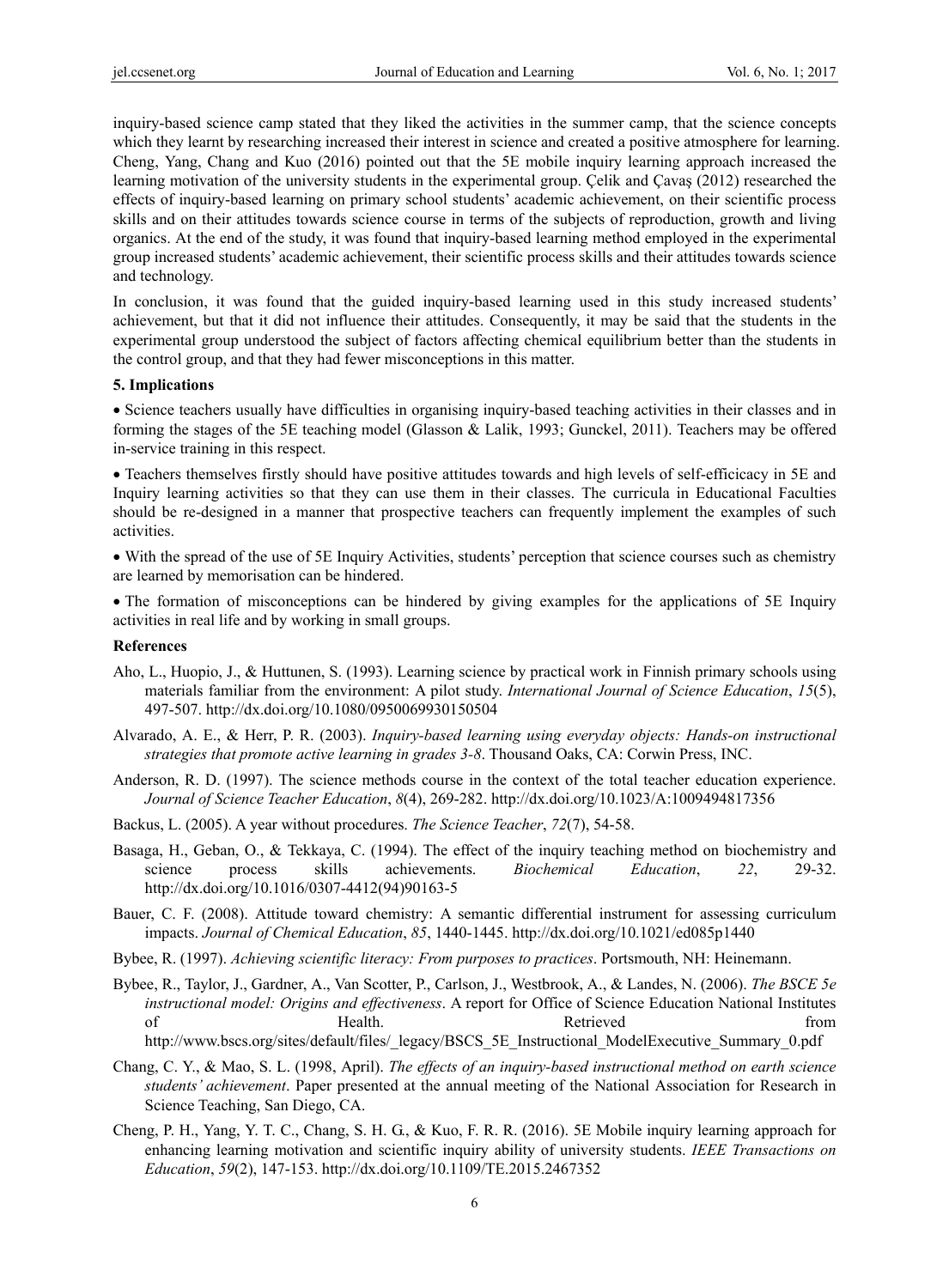- Chin, C., & Kayalvizhi, G. (2005). What do pupils think of open science investigations? A study of Singaporean primary 6 pupils. *Educational Research*, *47*(1), 107-126. http://dx.doi.org/10.1080/0013188042000337596
- Colburn, A. (2000). An inquiry primer. *Science Scope*, *23*(6), 42-44.
- Colburn, A. (2007). Constructivism and conceptual change, part II. *The Science Teacher*, *74*(8), 14.
- Coll, R., Dalgety, J., & Salter, D. (2002). The development of the chemistry attitude and experience questionnaire (CAEQ). *Chemistry Education and Practice in Europe*, *3*(1), 19-32. http://dx.doi.org/10.1039/B1RP90038B
- Deters, K. M. (2005). Student opinions regarding inquiry-based labs. *Journal of Chemical Education*, *82*, 1178-1180. http://dx.doi.org/10.1021/ed082p1178
- Ertepinar, H., & Geban, O. (1996). Effect of instruction supplied with the investigative oriented laboratory approach on achievement in a science course. *Educational Research*, *38*, 333-344. http://dx.doi.org/10.1080/0013188960380306
- Felder, R. M. (1997). Cooperative learning in sequence of engineering courses: A success story. *Cooperative Learning and College Teaching Newsletter*, *5*(2), 10-13.
- Gay, L. R., Mills, G. E., & Airasian, P. (2012). *Educational research: Competencies for analysis and applications*. Upper Saddle River, NJ: Pearson.
- George, D., & Mallery, P. (2003). *SPSS for Windows step by step: A simple guide and reference 11.0 update* (4th ed.). Boston: Pearson Education, Inc.
- Germann, P. J. (1994). Testing a model of science process skills acquisition: An interaction with parents' education, preferred language, gender, science attitude, cognitive development, academic ability, and biology knowledge. *Journal of Research in Science Teaching*, *31*(7), 749-783. http://dx.doi.org/10.1002/tea.3660310707
- Gibson, H. L., & Chase, C. (2002). Longitudinal impact of an inquiry-based science program on middle school students' attitudes toward science. *Science Education*, *86*(5), 693-705. http://dx.doi.org/10.1002/sce.10039
- Glasson, G. E., & Lalik, R. V. (1993). Reinterpreting the learning cycle from a social constructivist perspective: A qualitative study of teachers' beliefs and practices. *Journal of Research in Science Teaching*, *30*(2), 187-208. http://dx.doi.org/10.1002/tea.3660300206
- Goldston, M. J., Dantzler, J., Day, J., & Webb, B. (2013). A psychometric approach to the development of a 5E lesson plan scoring instrument for inquiry-based teaching. *Journal of Science Teacher Education*, *24*(3), 527-551. http://dx.doi.org/10.1007/s10972-012-9327-7
- Gonen, S., Kocakaya, S., & Inan, C. (2006). The effect of the computer assisted teaching and 7E model of the constructivist learning methods on the achievements and attitudes of high school students. *The Turkish Online Journal of Educational Technology—TOJET*, *5*(4), 82-88.
- Gunckel, K. (2011). Mediators of a preservice teacher's use of the ınquiry-application ınstructional model. *Journal of Science Teacher Education*, *22*, 79-100. http://dx.doi.org/10.1007/s10972-010-9223-y
- Gunduz Bahadir, E. B. (2012). *Researching the Effect of the Animation Technique and 5E Learning Model on Academic Achievement, Attitude and Critical Thinking Skills While Processing the Unit of "Electricty in Our Life" for the 8th Grades* (Master Thesis). Atatürk University, Erzurum, Turkey.
- Holloway, C. E. (2015). *Teacher's level of ınquıry-based chemıstry and student's attıtude about hıgh school chemıstry* (Dissertation). University of Alabama, USA.
- Hwang, G. J., Wu, P. H., Zhuang, Y. Y., & Huang, Y. M. (2013). Effects of the inquiry-based mobile learning model on the cognitive load and learning achievement of students. *Interactive Learning Environments*, *21*(4), 338-354. http://dx.doi.org/10.1080/10494820.2011.575789
- Keselman, A. (2003). Supporting inquiry learning by promoting normative understanding of multivariable causality. *Journal of Research in Science Teaching*, *40*(9), 898-921. http://dx.doi.org/10.1002/tea.10115
- Khan, M., Shaukat, H., Riasat, A., Majoka, M. I., & Ramzan, M. (2011). Effect of inquiry method on achievement of students in chemistry at secondary level. *International Journal of Academic Research*, *3*(1), 955-959.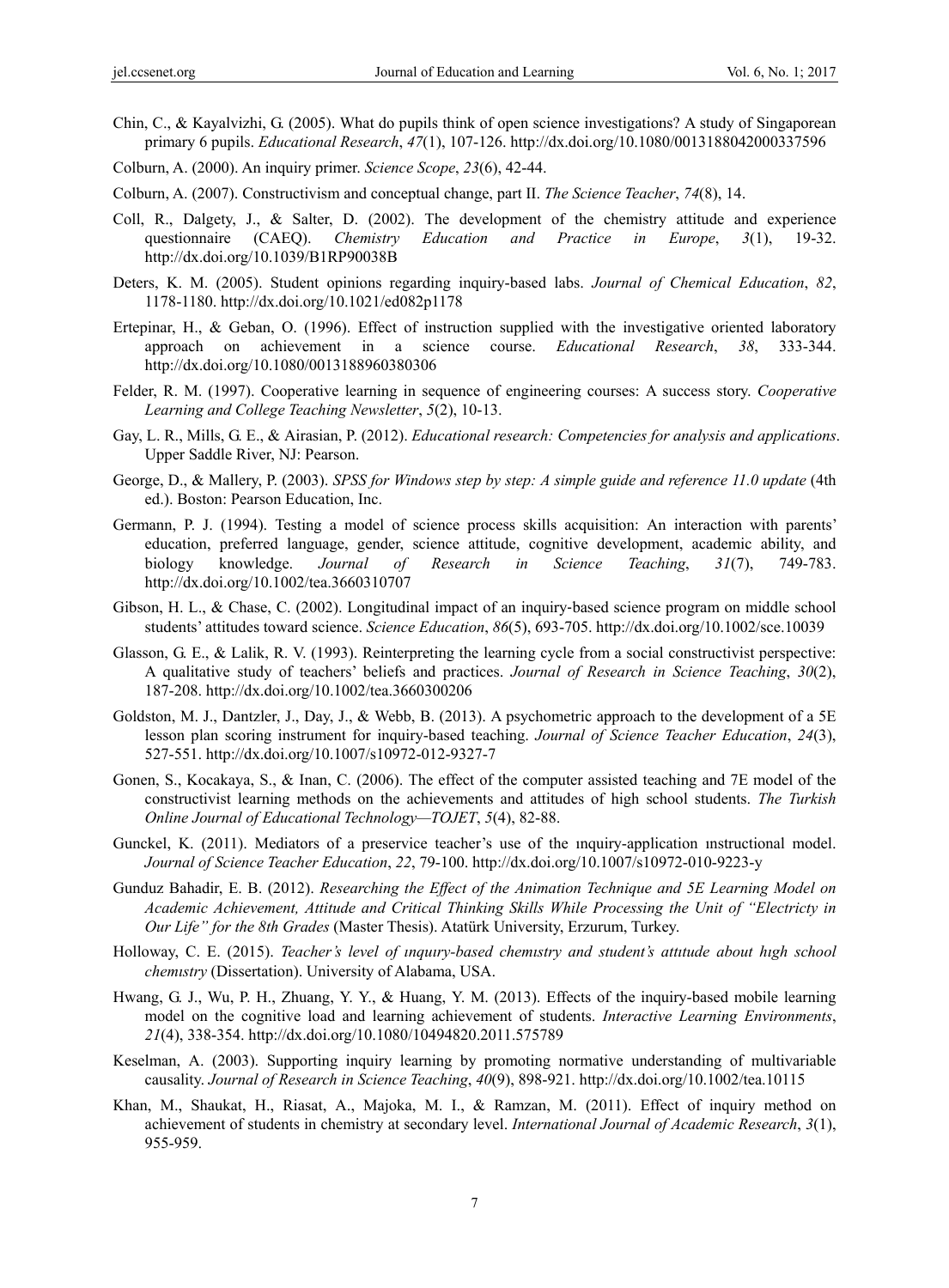- Khishfe, R., & Abd‐El‐Khalick, F. (2002). Influence of explicit and reflective versus implicit inquiry‐oriented instruction on sixth graders' views of nature of science. *Journal of research in science teaching*, *39*(7), 551-578. http://dx.doi.org/10.1002/tea.10036
- Koksal, E. A., & Berberoglu, G. (2014). The Effect of guided-inquiry instruction on 6th grade Turkish students' achievement, science process skills, and attitudes toward science. *International Journal of Science Education*, *36*(1), 66-78. http://dx.doi.org/10.1080/09500693.2012.721942
- Kong, S. C., & Song, Y. (2014). The impact of a principle-based pedagogical design on inquiry-based learning in a seamless learning environment in Hong Kong. *Educational Technology & Society*, *17*(2), 127-141.
- Koseoglu, F., & Tumay, H. (2010). The effects of learning cycle method in general chemistry laboratory on students' conceptual change, attitude and perception. *Journal of Kirsehir Education Faculty*, *11*(1), 279-295.
- Lord, T., & Orkwiszewski, T. (2006). Moving from didactic to inquiry-based instruction in a science laboratory. *American Biology Teacher*, *68*(6), 342-345. http://dx.doi.org/10.1662/0002-7685(2006)68[342:DTIIIA]2.0.CO;2
- Marshall, J., Smart, J., & Horton, R. (2010). The design and validation of EQUIP: An instrument to assess inquiry-based instruction. *International Journal of Science and Mathematics Education*, *8*(2), 299-321. http://dx.doi.org/10.1007/s10763-009-9174-y
- National Research Council. (2000). *Inquiry and the national science education standards: A guide for teaching and learning*. Washington, DC: National Academy Press.
- Nuhoglu, H., & Yalcin, N. (2006). The effectiveness of the learning cycle model to increase students' achievement in the physics laboratory. *Journal of Turkish Science Education*, *3*(2), 49-65.
- Nwagbo, C. (2006). Effects of two teaching methods on the achievement in and attitude to biology of students of different levels of scientific literacy. *International Journal of Educational Research*, *45*, 216-229. http://dx.doi.org/10.1016/j.ijer.2006.11.004
- Ozturk, N. (2013). *The effect of activities based on 5e learnıng model ın the unit titled light and sound at the sixth grade science and technology lesson on learnıng outcomes* (Unpublished Dissertation). Gazi University, Ankara, Turkey.
- Pedaste, M., Maeots, M., Leijen, A., & Sarapuu, S. (2012). Improving students' inquiry skills through reflection and self-regulation scaffolds. *Technology, Instruction, Cognition and Learning*, *9*, 81-95.
- Perry, V. R., & Richardson, C. P. (2001). The New Mexico tech master of science teaching program: An exemplary model of inquiry-based learning. In *Frontiers in Education Conference* (Vol. 1). IEEE. http://dx.doi.org/10.1109/fie.2001.963917
- Roth W. M., & Roychoudhury, A. (1994). Physics students' epistemologies and views of knowing and learning. *Journal of Research on Science Teaching*, *31*(1), 5-30. http://dx.doi.org/10.1002/tea.3660310104
- Ryder, J., Leach, J., & Driver, R. (1999). Undergraduate science students' images of science. *Journal of Research in Science Teaching*, *36*(2), 201-219. http://dx.doi.org/10.1002/(SICI)1098-2736(199902)36:2%3C201::AID-TEA6%3E3.0.CO;2-H
- Sandoval, W. A. (2003). The inquiry paradox: why doing science doesn't necessarily change ideas about science. In C. P. Constantinou, & Z. C. Zacharia (Eds.), *Sixth Intl. Computer-Based Learning in Science Conference*  (pp. 825-834). Nicosia, Cyprus.
- Saunders, W. L., & Shepardson, D. (1987). A comparison of concrete and formal science instruction upon science achievement and reasoning ability of sixth grade students. *Journal of Research in Science Teaching*, *24*, 39-51. http://dx.doi.org/10.1002/tea.3660240105
- Sen, S. (2015). *Investigation of students' conceptual understanding of electrochemistry and self-regulated learning skills in process oriented guided inquiry learning environment* (Unpublished Dissertation). Hacettepe University, Ankara, Turkey.
- Sen, S., Yilmaz, A., & Temel, S. (2016). Adaptation of the Attitude toward the Subject of Chemistry Inventory (ASCI) into Turkish. *Journal of Education and Training Studies*, *4*(8), 27-33. http://dx.doi.org/10.11114/jets.v4i8.1485